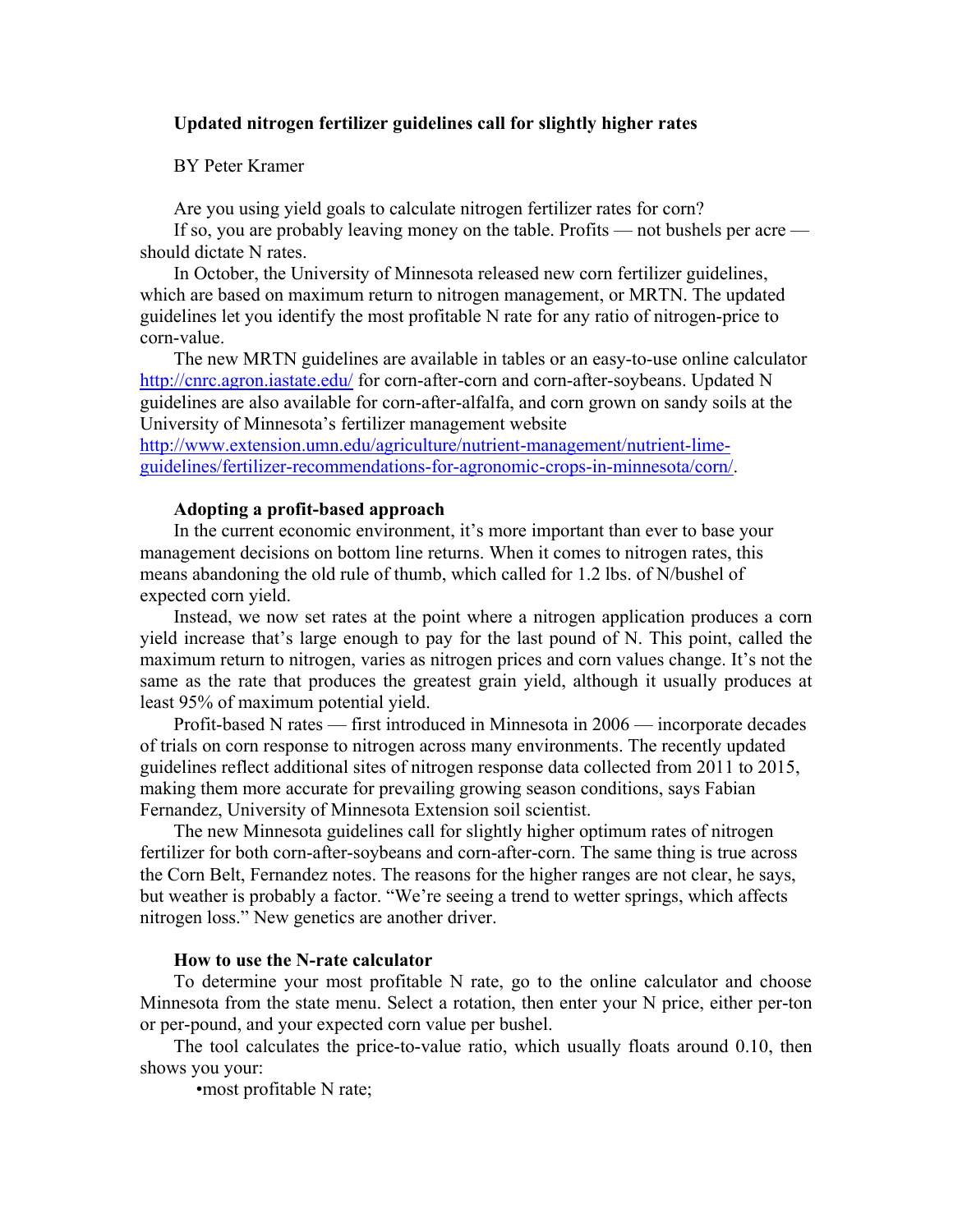•a profitable N rate range; •percentage of maximum yield produced at the most profitable N rate; •menu of graphs of your results.

#### **Adapting the guidelines for your farm**

The calculator shows an acceptable range of N rates, which will provide similar profitability. Net returns to N in the range fall within \$1 per acre of the potential maximum, Fernandez says.

This gives growers flexibility to adjust N rates somewhat for local environmental conditions, price fluctuations, and their own risk tolerance. For example, if you farm high-organic-matter soils, which can supply extra nitrogen, you might want to select an N rate at the bottom of the acceptable range. Likewise, if you farm low-organic-matter soils, you might want to go with the top end of the range.

The guidelines are based on best management practices, including spring nitrogen application. One question that often comes up is whether to adjust the suggested rates for fall N application. The answer is no. N rates should not be increased for fall application, Fernandez says, "because the need for adjustments will depend on what happens in the spring." If spring rainfall is excessive — as it was in 2016 in southern Minnesota — you may have to apply more nitrogen during the growing season. The U of M offers a handy In-Season Corn N Calculator [http://www.extension.umn.edu/agriculture/nutrient](http://www.extension.umn.edu/agriculture/nutrient-management/crop-calculators/)[management/crop-calculators/](http://www.extension.umn.edu/agriculture/nutrient-management/crop-calculators/) to help you decide if supplemental N is needed.

Another common question is whether the guidelines should be adjusted for regional differences. Some research shows that in northwestern Minnesota and the Red River Valley, N rates should fall towards the lower end of the acceptable range, Fernandez says. Also, the U of M publishes separate N guidelines for corn grown on sandy soils.

Staying within the U-M nitrogen guidelines will minimize the risk of over- or underapplying nitrogen, and maximize your profit potential. Just as important, it will lower the potential for N loss to the environment.

*Kramer, of C.B. Agronomics, is a crop consultant from Gibbon. Find information and links to Minnesota certified crop advisers at [http://www.mcpr-cca.org](http://www.mcpr-cca.org/)*

#### **Key points**

•Nitrogen rates should be based on profitability, not yield goals.

•Minnesota nitrogen fertilizer guidelines have been updated for 2017.

•Use the U-M's online nitrogen calculator to identify the most profitable N rates for your operation.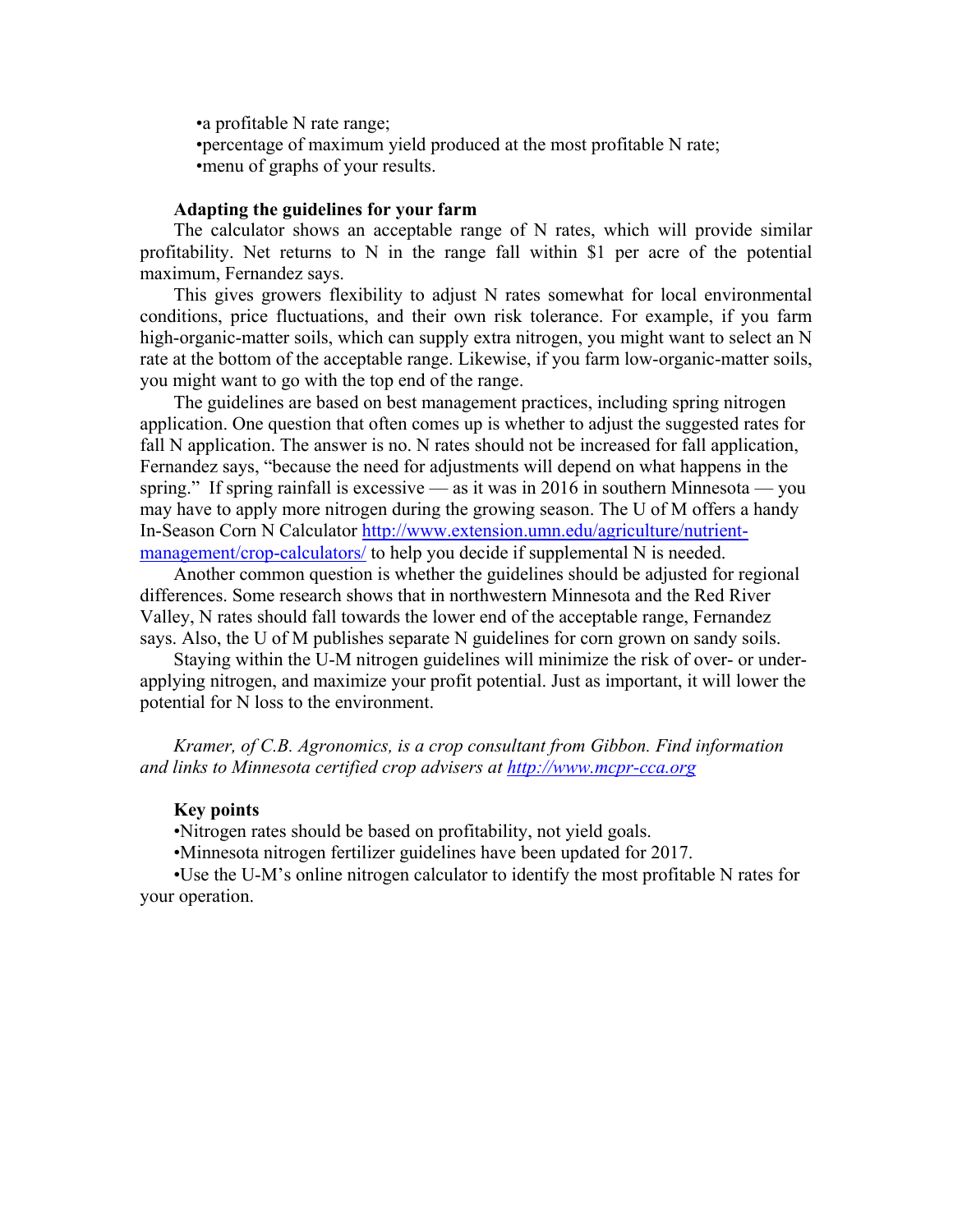| Nitrogen fertilizer rate guidelines for non-irrigated corn in Minnesota |             |                     |              |                     |  |
|-------------------------------------------------------------------------|-------------|---------------------|--------------|---------------------|--|
|                                                                         | Corn/corn   |                     | Soybean/Corn |                     |  |
|                                                                         | MRTN*       | Acceptable<br>Range | MRTN*        | Acceptable<br>Range |  |
|                                                                         | -lb N/acre- |                     |              |                     |  |
| 0.05                                                                    | 180         | $160 - 200$         | 140          | $125 - 160$         |  |
| 0.10                                                                    | 155         | $145 - 170$         | 120          | $105 - 130$         |  |
| 0.15                                                                    | 150         | $140 - 155$         | 105          | $95 - 115$          |  |
| 0.20                                                                    | 140         | $130 - 150$         | 95           | $85 - 105$          |  |
| *Maximum Return to Nitrogen                                             |             |                     |              |                     |  |

*Source: "Nutrient Management Fertilizing Corn in Minnesota," D. E. Kaiser et al, Oct. 2016*

**The Maximum Return to Nitrogen, or MRTN, is the rate that maximizes grower profit in most years. It is based on a large number of U-M replicated nitrogen response trials across many environments: 87 site-years for corn-after soybeans and 58 site-years for corn-after-corn. The acceptable N rate range will produce profits within \$1/acre of the MRTN. To select the best rate, first determine your N-price-to-crop-value ratio (price ÷ value). Most of the time, the ratio floats around 0.10. Then choose a rate within the acceptable range, based on your environmental conditions and risk tolerance. These guidelines apply to all soils in Minnesota, except sandy soils.**

| Nitrogen fertilizer rate guidelines for corn<br>on irrigated sandy soils in Minnesota   |                      |                     |  |  |  |
|-----------------------------------------------------------------------------------------|----------------------|---------------------|--|--|--|
| N                                                                                       | Corn/corn            |                     |  |  |  |
| price/Crop<br>value ratio                                                               | <b>MRTN*</b>         | Acceptable<br>Range |  |  |  |
|                                                                                         | ------lb N/acre----- |                     |  |  |  |
| 0.05                                                                                    | 235                  | $210 - 255$         |  |  |  |
| 0.10                                                                                    | 210                  | $190 - 225$         |  |  |  |
| 0.15                                                                                    | 190                  | $175 - 210$         |  |  |  |
| 0.20                                                                                    | 180                  | $165 - 190$         |  |  |  |
| *Maximum Return to Nitrogen                                                             |                      |                     |  |  |  |
| Nitrogen fertilizer rate guidelines for corn<br>grown on non-irrigated loamy fine sands |                      |                     |  |  |  |
| with less than 3% organic matter in<br><b>Minnesota</b>                                 |                      |                     |  |  |  |
| N                                                                                       | Corn/corn            | Soybean/Corn        |  |  |  |
| price/Crop                                                                              | ------lb N/acre----- |                     |  |  |  |